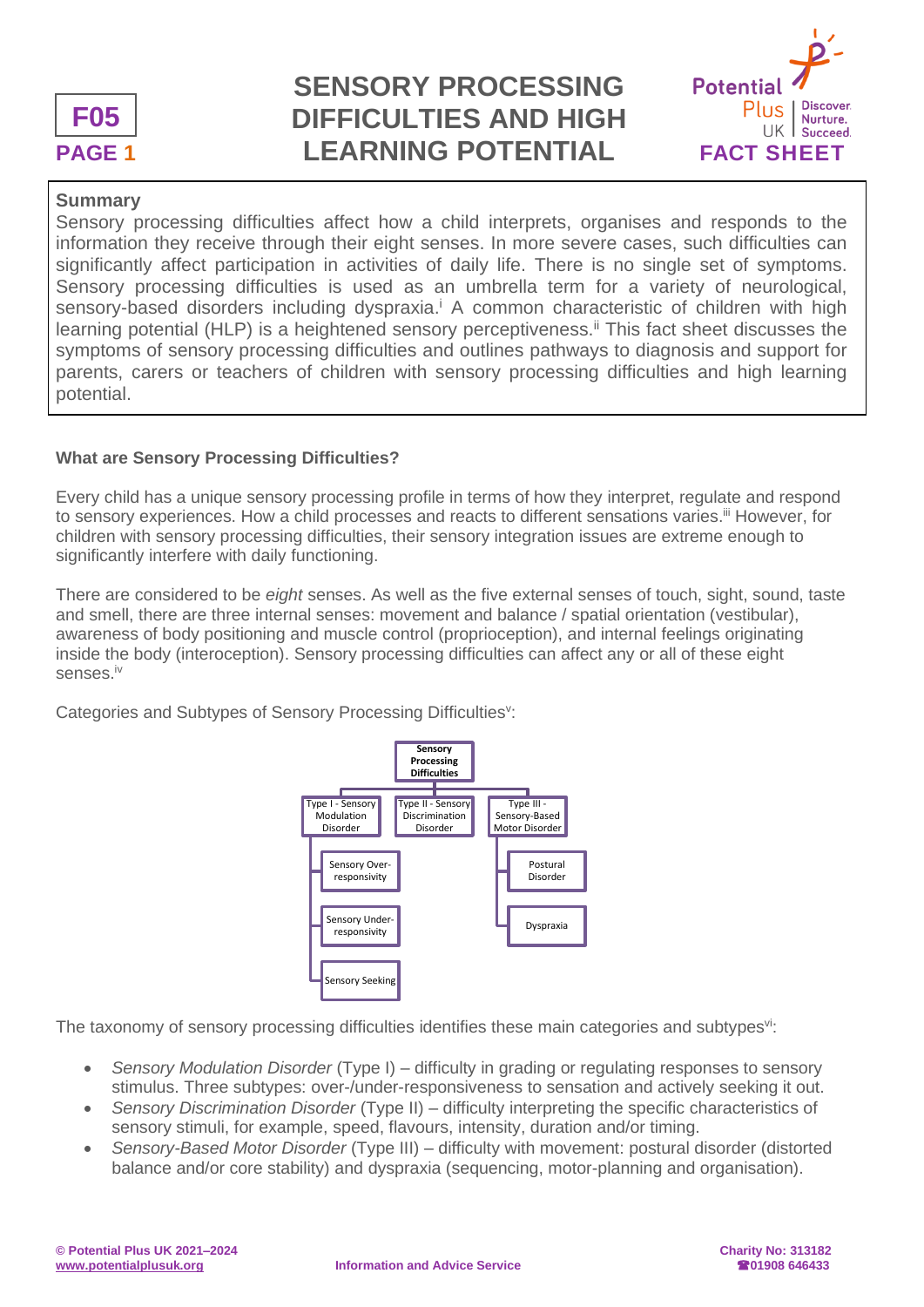

# **PAGE 2 LEARNING POTENTIAL** FACT SHEET **SENSORY PROCESSING DIFFICULTIES AND HIGH**



### **How to Recognise Sensory Processing Difficulties**

When a child appears to overreact, under-respond or go out of their way to seek out certain sensations, sensory processing difficulties may be indicated. Integrating sensory information in an inconsistent or unusual manner, they cannot rely on their senses to plan and carry out actions appropriately. Thus, sensory processing difficulties can create barriers to building skills, honing adaptive behaviours, motor learning and academic growth.

A child with sensory processing difficulties will show a variety of symptoms that fall into one or more areas of category and subtype. These are described in the tables below<sup>vii</sup>:

| <b>Sensory Modulation Disorder</b>                                |                                                                                                                                                                                                                                  |                                                                                                                                                                                                                    |                                                                                                                                                                                                                               |  |  |
|-------------------------------------------------------------------|----------------------------------------------------------------------------------------------------------------------------------------------------------------------------------------------------------------------------------|--------------------------------------------------------------------------------------------------------------------------------------------------------------------------------------------------------------------|-------------------------------------------------------------------------------------------------------------------------------------------------------------------------------------------------------------------------------|--|--|
| <b>Sensations</b>                                                 | Over-responsive Child                                                                                                                                                                                                            | Under-responsive<br>Child                                                                                                                                                                                          | <b>Sensory-Seeking Child</b>                                                                                                                                                                                                  |  |  |
| Touch                                                             | • Avoids touching or being<br>touched by objects and people<br>• Reacts with a 'fight or flight'<br>response to getting dirty, to<br>certain textures of clothing<br>and food and to light,<br>unexpected touch                  | • Is unaware of their messy<br>face, hands or clothes<br>• May not know whether they<br>have been touched<br>• Does not notice how things<br>feel and often drops items<br>• Lacks 'inner drive' to handle<br>toys | Wallows in mud<br>$\bullet$<br>Empties out boxes of toys and<br>rummages through them<br>apparently purposelessly<br>Chews on inedible objects<br>such as shirt cuffs<br>Rubs against walls or furniture<br>Bumps into people |  |  |
| Movement and<br><b>Balance</b><br>(Vestibular)                    | • Avoids moving or being<br>unexpectedly moved<br>• Is insecure and anxious about<br>falling or being off balance<br>• Keeps feet on the ground<br>• Has motion/travel sickness                                                  | • Does not notice or object to<br>being moved<br>• Is unaware of falling and<br>protects self poorly<br>Self-starts rarely, but once<br>on a swing, continues for<br>long spells without dizziness                 | Craves fast and spinning<br>$\bullet$<br>movement; may not get dizzy<br>Moves constantly, fidgets<br>Gets into upside-down<br>positions<br>• Is a daredevil and takes bold<br>risks physically                                |  |  |
| <b>Body Position</b><br>and Muscle<br>Control<br>(Proprioception) | • May be rigid and<br>uncoordinated<br>• Avoids playground activities<br>that bring strong sensory input<br>to their muscles                                                                                                     | Lacks motivation to move<br>$\bullet$<br>for play<br>Becomes more alert after<br>actively pushing, pulling,<br>lifting or carrying heavy<br>loads                                                                  | • Craves bear hugs and being<br>squeezed and pressed<br>Seeks 'heavy work' and more<br>vigorous playground activities<br>than others                                                                                          |  |  |
| Sight                                                             | • Gets overstimulated when<br>there is too much to look at<br>(words, toys or people)<br>• Covers eyes, has poor eye<br>contact<br>• Is inattentive to desk work<br>• Overreacts to bright light<br>• Is ever alert and watchful | Responds slowly to<br>$\bullet$<br>approaching objects<br>• May not turn away from<br>bright light<br>Stares at and looks right<br>through faces and objects                                                       | Is attracted to shiny, spinning<br>$\bullet$<br>objects<br>Drawn to bright, flickering light<br>$\bullet$<br>such as strobe lights or<br>sunlight streaming through<br>blinds                                                 |  |  |
| Sound                                                             | • Covers ears to close out<br>sounds or voices<br>• Complains about noises that<br>don't bother others, such as<br>vacuum cleaners or hand<br>dryers                                                                             | Ignores ordinary sounds<br>$\bullet$<br>and voices<br>• May 'turn on' to<br>exaggerated musical beats<br>or extremely loud, close or<br>sudden sounds                                                              | Welcomes loud noises and TV<br>volume<br>• Loves crowds and places with<br>noisy action<br>May speak in a booming voice<br>$\bullet$                                                                                          |  |  |
| Smell                                                             | · Objects to everyday odours,<br>such as a ripe banana, that<br>others do not notice                                                                                                                                             | May be unaware of<br>unpleasant odours and<br>unable to smell food                                                                                                                                                 | Seeks out strong odours, even<br>objectionable ones<br>Sniffs food, people and objects                                                                                                                                        |  |  |
| Taste                                                             | • Strongly objects to certain<br>textures and temperatures of<br>foods<br>• Frequently gags while eating                                                                                                                         | May be able to eat very<br>$\bullet$<br>spicy food without reacting                                                                                                                                                | Licks or tastes inedible objects,<br>such as playdough and toys<br>Prefers very spicy or very hot<br>foods                                                                                                                    |  |  |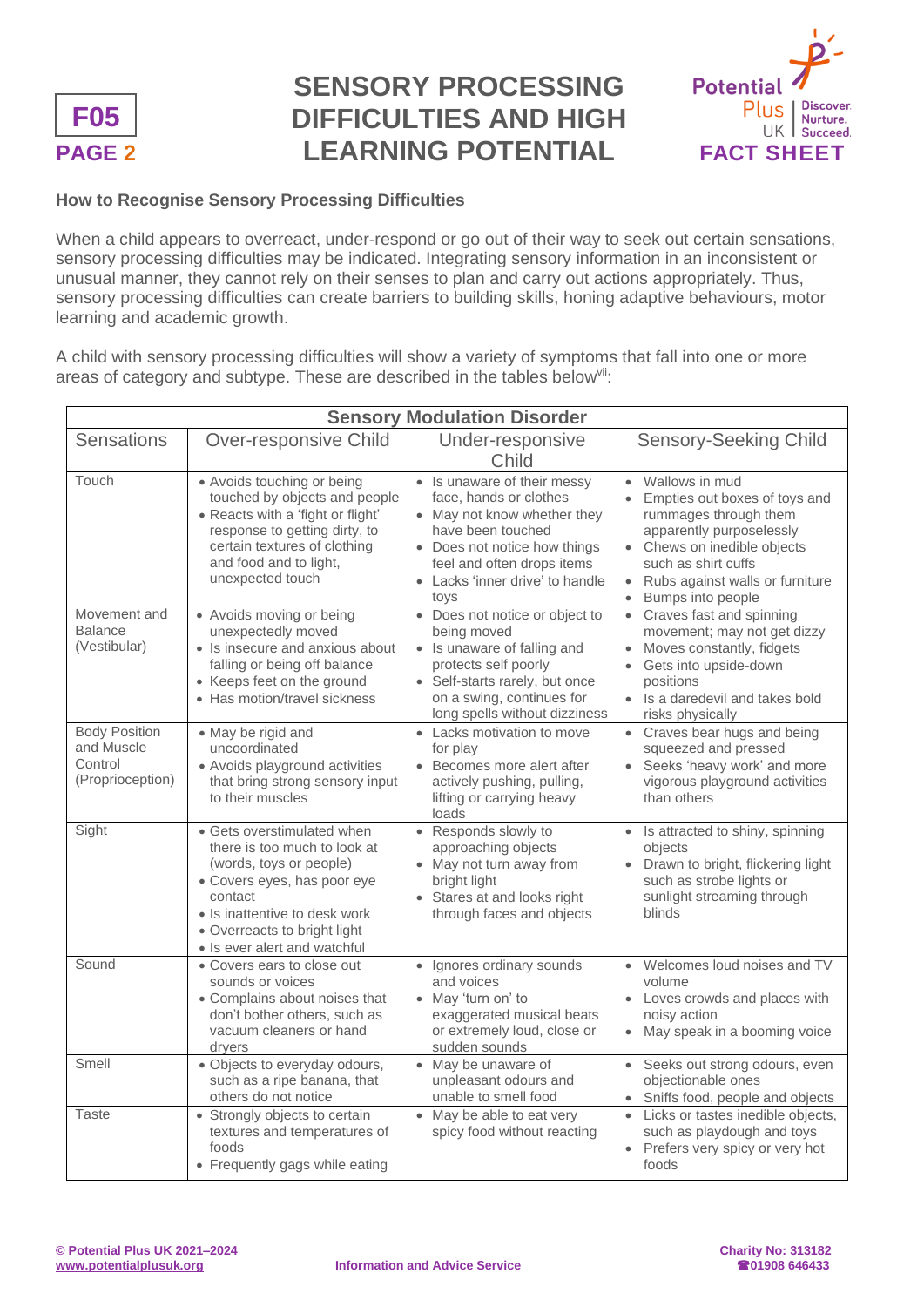

# **PAGE 3 LEARNING POTENTIAL FACT SHEET SENSORY PROCESSING DIFFICULTIES AND HIGH**



| <b>Sensory Discrimination Disorder</b>                            |                                                                                                                                                                                                                                                                                          |                                                                                                                                                                                                                                                                |  |  |
|-------------------------------------------------------------------|------------------------------------------------------------------------------------------------------------------------------------------------------------------------------------------------------------------------------------------------------------------------------------------|----------------------------------------------------------------------------------------------------------------------------------------------------------------------------------------------------------------------------------------------------------------|--|--|
| Touch                                                             | . Poor body awareness and 'out of touch' with<br>their hands and feet<br>• Cannot tell where on their body something has<br>touched them<br>• Unable to distinguish objects by feel alone<br>(without seeing)<br>• A sloppy dresser, unusually awkward with<br>buttons                   | • Handles eating utensils and classroom tools<br>inefficiently<br>• May have difficulty processing sensations of pain<br>and temperature, e.g., whether a pain is better or<br>worse or whether they are hot or cold                                           |  |  |
| Movement and<br><b>Balance</b><br>(Vestibular)                    | • Cannot discern that they are falling, especially<br>when their eyes are closed<br>• May be unable to tell when they have had<br>enough movement                                                                                                                                        | • Becomes easily confused when turning, changing<br>directions, or getting into an unusual stance                                                                                                                                                              |  |  |
| <b>Body Position</b><br>and Muscle<br>Control<br>(Proprioception) | • May be unfamiliar with their own body, lacking<br>'internal eyes'<br>• Clumsy and can have difficulty positioning<br>limbs for getting dressed or pedalling a bike<br>• May bump, crash and 'dive bomb' into others<br>in interactions                                                 | • Cannot grade movements smoothly, using too<br>much or not enough force for handling pencils and<br>toys or pushing open doors and kicking balls                                                                                                              |  |  |
| Sight                                                             | • If the problem is caused by sensory processing<br>problems, (and not shortsightedness, for<br>example), they may confuse likenesses and<br>differences in pictures, written words, objects<br>and faces<br>• In social interactions, may miss people's<br>expressions and gestures     | • Difficulty with visual tasks, such as lining up<br>columns of numbers, judging where things are in<br>space or how to move to avoid bumping into<br>objects                                                                                                  |  |  |
| Sound                                                             | • If the problem is caused by sensory processing<br>difficulties (and not due to ear infections or<br>dyslexia, for example), they may have difficulty<br>recognising the differences between sounds,<br>especially consonants at the ends of words<br>• Cannot repeat or make up rhymes | • Sings out of tune<br>• Looks to others for cues, as verbal instructions<br>may be confusing<br>• Poor auditory skills, e.g., picking out a teacher's<br>voice from a noisy background or paying attention<br>to one sound without being distracted by others |  |  |
| Smell                                                             | • Cannot distinguish distinct smells such as<br>lemons, vinegar or soap                                                                                                                                                                                                                  | • May choose or reject food based on the way it<br>looks (rather than smells)                                                                                                                                                                                  |  |  |
| <b>Taste</b>                                                      | • May choose or reject food based on the way it<br>looks (rather than tastes)                                                                                                                                                                                                            | • Cannot distinguish tastes or tell when food is too<br>spicy, salty or sweet                                                                                                                                                                                  |  |  |

| <b>Sensory-Based Motor Disorder</b> |                                                                                                                                                                                                          |                                                                                                                                                              |  |  |
|-------------------------------------|----------------------------------------------------------------------------------------------------------------------------------------------------------------------------------------------------------|--------------------------------------------------------------------------------------------------------------------------------------------------------------|--|--|
| <b>Postural Disorder</b>            |                                                                                                                                                                                                          |                                                                                                                                                              |  |  |
| Components<br>of Movement           | • May be tense or have 'loose and floppy' muscle<br>tone, a weak grasp on objects and difficulty<br>getting into and maintaining a stable position<br>• Problems fully flexing and extending their limbs | • Slouches and sprawls<br>• Has difficulty shifting their weight to crawl and<br>rotating their body to throw a ball                                         |  |  |
| <b>Balance</b>                      | • Loses balance easily when walking or changing<br>positions                                                                                                                                             | • Seems to trip over thin air                                                                                                                                |  |  |
| <b>Bilateral</b><br>Coordination    | • Has difficulty using both sides of the body<br>together for jumping symmetrically, catching<br>balls, clapping, holding swing chains, etc.                                                             | • Struggles to use one hand to assist the other, for<br>example when steadying a piece of paper while<br>cutting it or holding a cup while pouring into it   |  |  |
| Unilateral<br>Coordination          | • May not have a definite hand preference<br>• Might use either hand to reach for an object or<br>to use tools such as pens and forks                                                                    | • May switch objects from the right to left hand when<br>handling them, eat with one hand but draw with the<br>other or manipulate scissors using both hands |  |  |
| Crossing the<br>Midline             | • Difficulty using a hand, foot or eye on the opposite side of the body, such as using only one hand to paint<br>a large picture or reading a long line across full-width paper                          |                                                                                                                                                              |  |  |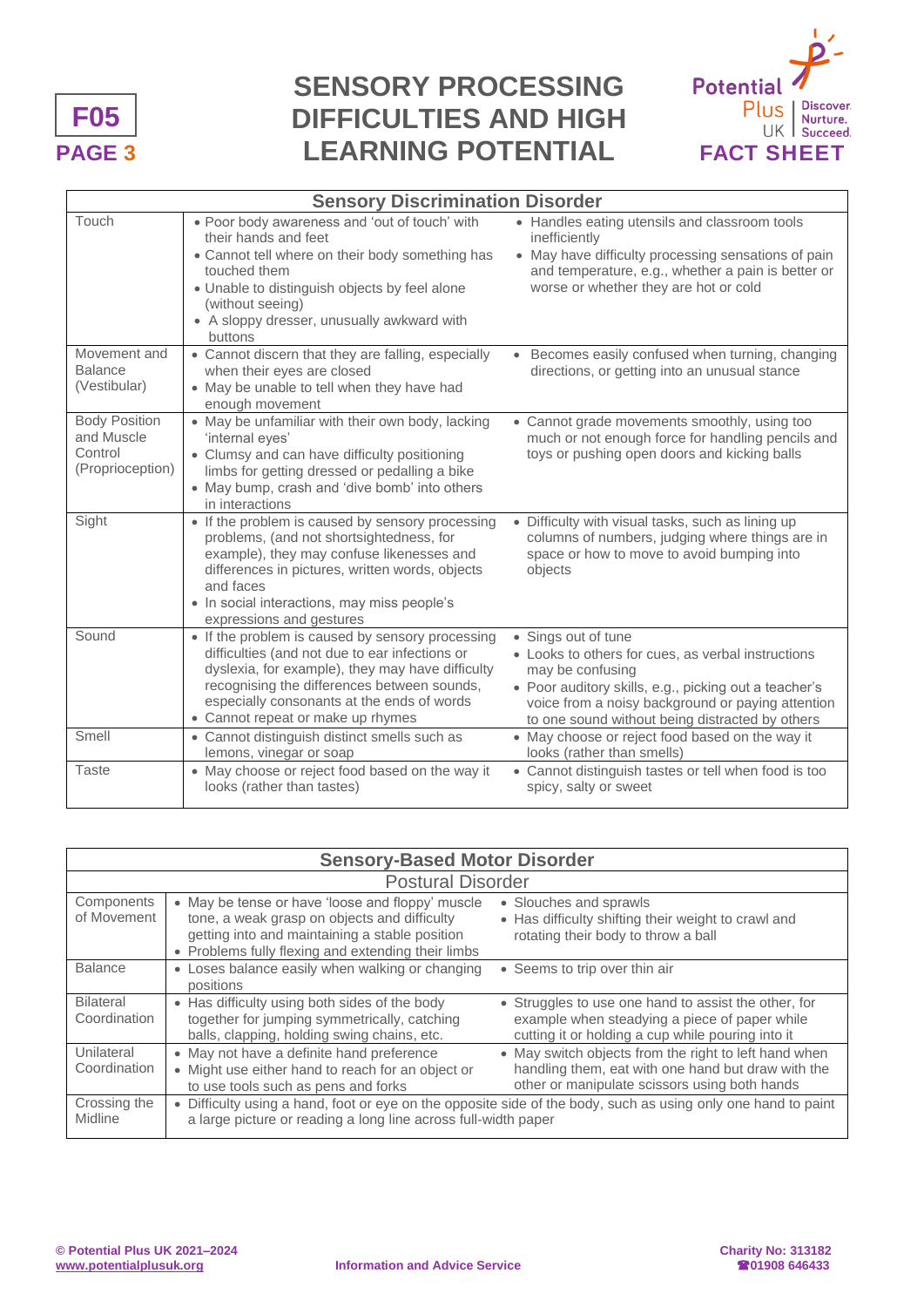

# **PAGE 4 LEARNING POTENTIAL** FACT SHEET **SENSORY PROCESSING DIFFICULTIES AND HIGH**



#### **Sensory-Based Motor Disorder** (continued) **Dyspraxia Components** of Praxis • Difficulty: 1) conceiving of a new, complex action, 2) sequencing steps and organising body movements to do it and 3) carrying out this multiple-step physical plan • Awkward, clumsy or apparently careless (even when trying to be careful) • Accident prone Gross Motor Planning • Poor physical ('motor') coordination and clumsy when moving around furniture, in a crowded room or on a busy playground • Ability to learn new motor skills (e.g., skipping) may develop noticeably later than others • Problems with stairs, obstacles courses, playground equipment and large muscle activities, such as walking, marching, crawling and rolling Fine Motor Planning: Hands • Problems with manual tasks, e.g., drawing, writing, buttoning, jigsaw puzzles, opening snack packets, using eating utensils, playing with Lego, and tidying up small toys Fine Motor Planning: Eyes • Difficulty using both eyes together, tracking moving objects, focusing or shifting their gaze from a far to a near point • Struggles to copy from the blackboard, keep their place in a book or organise desk space • Sloppy handwriting and poor hand-eye coordination when drawing, creating art projects, building with blocks or tying shoelaces Fine Motor Planning: Mouth • Difficulties such as: sucking through a straw; eating, chewing & swallowing; blowing bubbles & breathing; holding their mouth closed • May drool excessively • Possible problems articulating speech sounds and speaking clearly enough to be understood (by the age of three)

### **How Common are Sensory Processing Difficulties?**

Studies show<sup>viii</sup> that between 5% and 15% of all children have some sensory processing difficulties. Some research even indicates that as many as 16% of children aged 7-11 experience sensory symptoms significant enough to affect aspects of how they function in everyday life<sup>ix</sup>. 40% to 85% of children with disorders including Attention Deficit Hyperactivity Disorder (ADHD) or Autism Spectrum Disorder (ASD) will experience sensory processing problems as well.

Sensory processing difficulties affect people of all ages. Sometimes noticeable even as a baby, the effects of sensory processing difficulties are seen in young children, through the adolescent and young adult years<sup>x</sup> and into adulthood. The causes of sensory processing difficulties have not yet been established, although there are some indications that possible causes include heredity, prenatal conditions, birth trauma and environmental factors.

### **How Sensory Processing Difficulties Relate to High Learning Potential**

Children identified as having high learning potential are more likely to show symptoms of sensory processing difficulties, according to a research review. <sup>xi</sup> As many as 17% to 35% of high learning potential children in different studies exhibited symptoms at a level that might be "significantly impacting quality of life", compared to only 5% of the general population as recorded in pilot studies.

Sensory Modulation Disorder, (Type I), was the most frequently found type of sensory processing difficulties amongst high learning potential children, although many were also diagnosed with dyspraxia, (Sensory-Based Motor Disorder; Type III).<sup>xii</sup> Extreme sensitivity to various kinds of sensory stimuli is relatively common among children with high learning potential<sup>xiii</sup>, as is a heightened awareness of, and response to, sensory stimulation. Xiv Furthermore, the higher the level of ability, the more likely that an increased responsivity to pain, sound, touch and smell will be linked to being an introvert<sup>xv</sup>.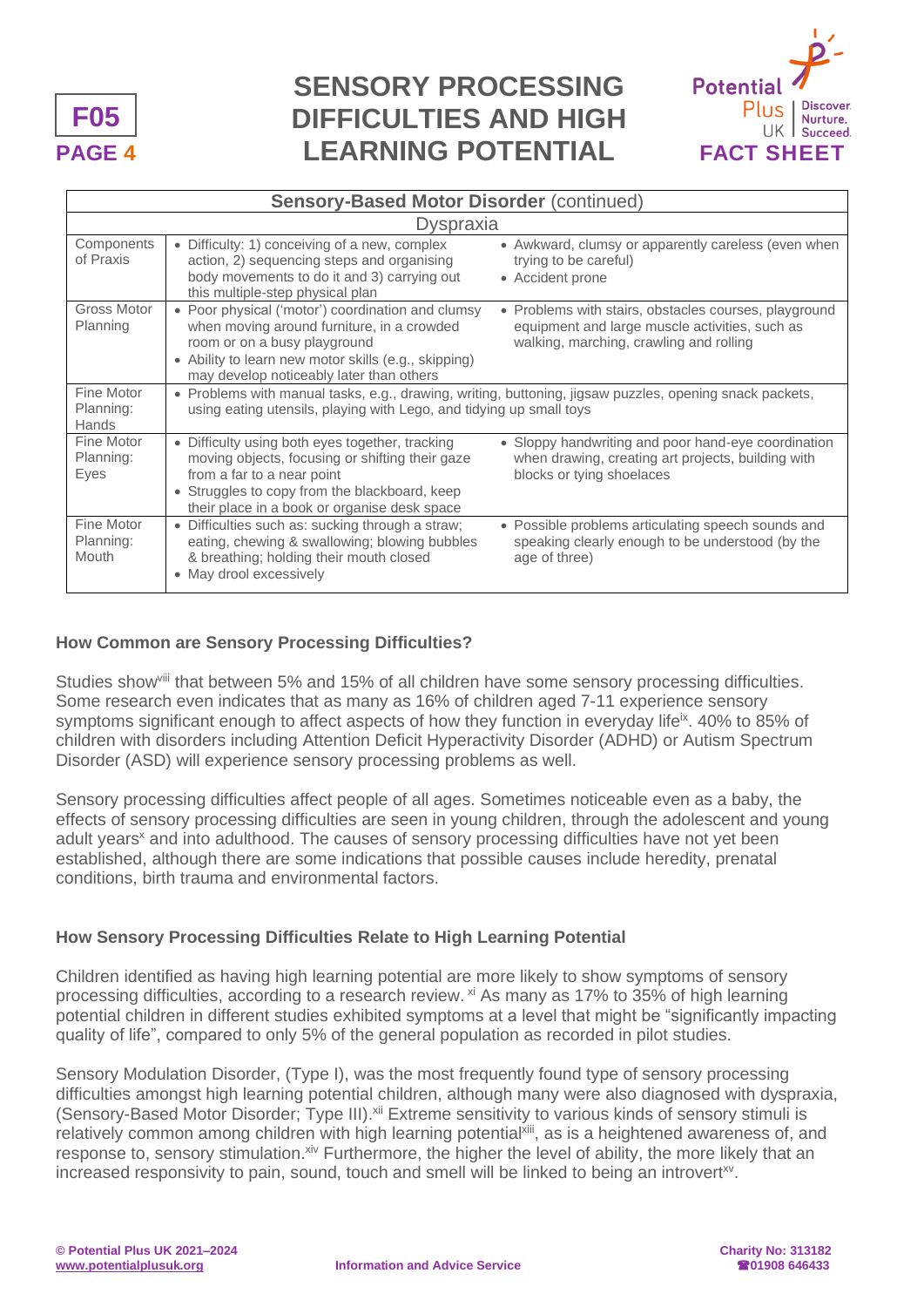

# **PAGE 5 LEARNING POTENTIAL FACT SHEET SENSORY PROCESSING DIFFICULTIES AND HIGH**



### **Intervention, Observation and Diagnosis of Sensory Processing Difficulties**

If a child's multisensory integration appears to be hindering their daily functioning, learning or development, parents should consider intervention and seeking a possible sensory processing difficulties diagnosis. Persistent inexplicable or apparently careless errors and skill deficits in HLP children should be carefully observed and evaluated for sensory processing inconsistencies or other neurological problems.<sup>xvi</sup>

In her book, *The Out-of-Sync Child*, Carol Stock Kranowitz recommends considering the following three questions to determine whether to seek help for a child with sensory processing issues:

- 1. Does the problem get in the child's way?
- 2. Does the child's problem get in other people's way?
- 3. Has a friend or teacher suggested you seek help?

If so, observations can be noted down or a formal checklist used to build a sensory portrait of that unique child, (for example, see Biel & Peske (2005), *Raising a Sensory Smart Child*, p52). This sensory portrait will not only help parents and carers, but will also allow teachers and healthcare professionals to quickly gain an insight into that child's individual sensitivities, triggers and patterns of behaviour.

Documenting real-life observations and incidents relating to a child's sensory issues alongside any approaches tried, will help to identify and address that child's needs and track their progress. Furthermore, *early* intervention will allow a young person to learn and develop optimally.<sup>xvii</sup>

Occupational therapists, doctors and psychologists diagnose sensory processing difficulties by using similar observation forms completed by those close to the child, as well as by evaluating the child in person.<sup>xviii</sup> Such professionals are increasingly working together for maximum clinical benefit<sup>xix</sup> and anecdotal evidence suggests that diagnosis is becoming gradually more common.

### **Therapies and Sources of Help for Sensory Processing Difficulties**

The NHS is cautious to acknowledge sensory processing difficulties. However, many regional NHS Trusts do actively support carers, schools and occupational therapists. This can include extensive, freely available background information, intervention plans and resources for home and/or school use.<sup>xx</sup>

Dyspraxia is openly recognised and supported by the NHS; it is often termed 'Developmental Coordination Disorder (DCD)'.xxi

Following a diagnosis of sensory processing difficulties, parents and teachers generally understand that there is a need for educational accommodation and therapeutic treatments for the child.<sup>xxii</sup> Potential Plus UK regularly supports families going through this process with their child with high learning potential.

How to support any one child's sensory processing difficulties will depend on their personal sensory profile and the needs of that individual; however, occupational therapy using a combination of cognitive and sensory-based strategies are regarded as highly beneficial.<sup>xxiii</sup>

Many children, as well as their carers, report being helped by the Developmental, Individual Difference, Relationship (DIR) model; its 'floor-time' method is built on a strong research base. XXIV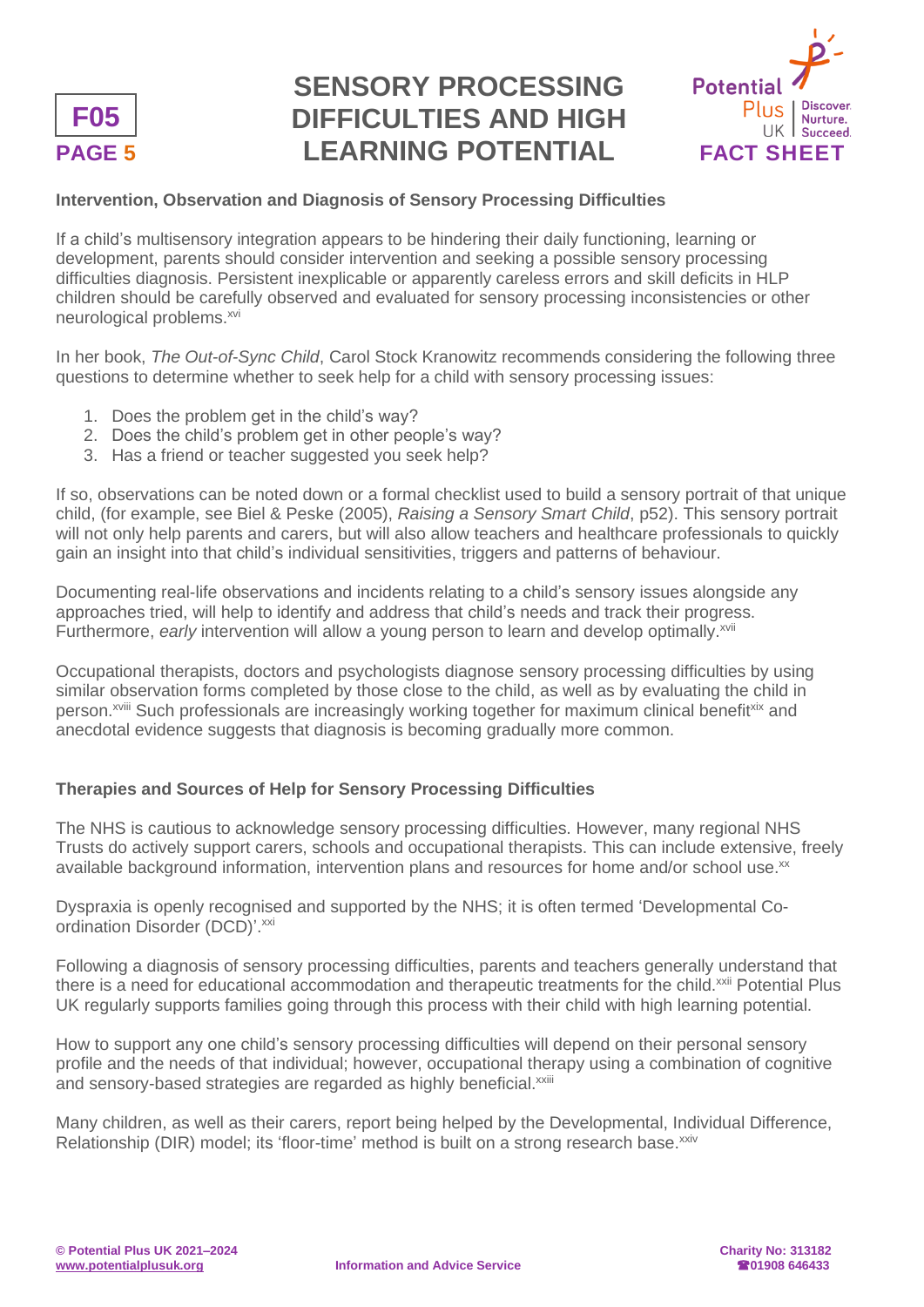

# **PAGE 6 LEARNING POTENTIAL** FACT SHEET **SENSORY PROCESSING DIFFICULTIES AND HIGH**



A qualified Paediatric Occupational Therapist should be consulted. They may suggest such sensorybased therapy approaches or DIR; however, other therapies known to be beneficial with sensory processing difficulties include:

- **Physiotherapy**
- Speech and Language Therapy
- Vision Therapy
- Auditory Training
- Chiropractic Therapy
- Hippotherapy / Equine-assisted Therapy (EAT)
- **Martial Arts**
- Nutritional Therapy
- Perceptual Motor Therapy

### **Parenting a High Learning Potential Child with Sensory Processing Difficulties**

Parenting a child with both high learning potential and sensory processing difficulties can be frustrating and exhausting. Social contact, family ties and parental self-esteem are frequently affected – with or without a formal diagnosis. Parents of children with lower sensory profile scores tend to misjudge their parenting competence as being correspondingly low. This negative self-assessment particularly applies if the child's challenging behaviour falls into areas felt to reflect socially unacceptable behaviour. xxv

The combination of high learning potential with a significant area of challenge is referred to as having Dual or Multiple Exceptionality (DME). Parents of DME children who experience sensory processing difficulties alongside high learning potential need to plan ahead, organise time well and have even more patience than other parents. It is also necessary to be creative to cater for their child's sensory needs.<sup>xxvi</sup>

Parents and carers can improve their child's "sensory diet" by providing planned activities to meet the unique needs of their nervous system. Sensory diets help children to become better regulated and more focused, adaptable and skilful.<sup>xxvii</sup> Occupational therapists can help parents to draw up a corresponding activities plan for use at home (and at school).

As many children with high learning potential are over-responsive to sensory input, it can help<sup>xxviii</sup> for parents and carers to:

- **Calm them down** don't rush them. Encourage relaxation techniques. Allowing children the time to become calm will allow them to rationalise and give a more appropriate response.
- **Anticipate environments and reactions** an awareness of what might happen is halfway to dealing with it.
- **Be prepared** have a collection of 'sensory tools' such as chewing gum, a stress ball or earplugs that can calm the nervous system's response.
- **Plan a graceful exit** when children overreact, removing them from the immediate environment may provide enough of a break to calm down and deal with things a little later.
- **Only enforce consequences if negative behaviour was a choice reactions might be largely** unavoidable if they are due to a child's neurological reaction to sensory stimuli.
- **Remain calm** use a relaxed voice when talking to children and avoid discussing issues until everyone is calm.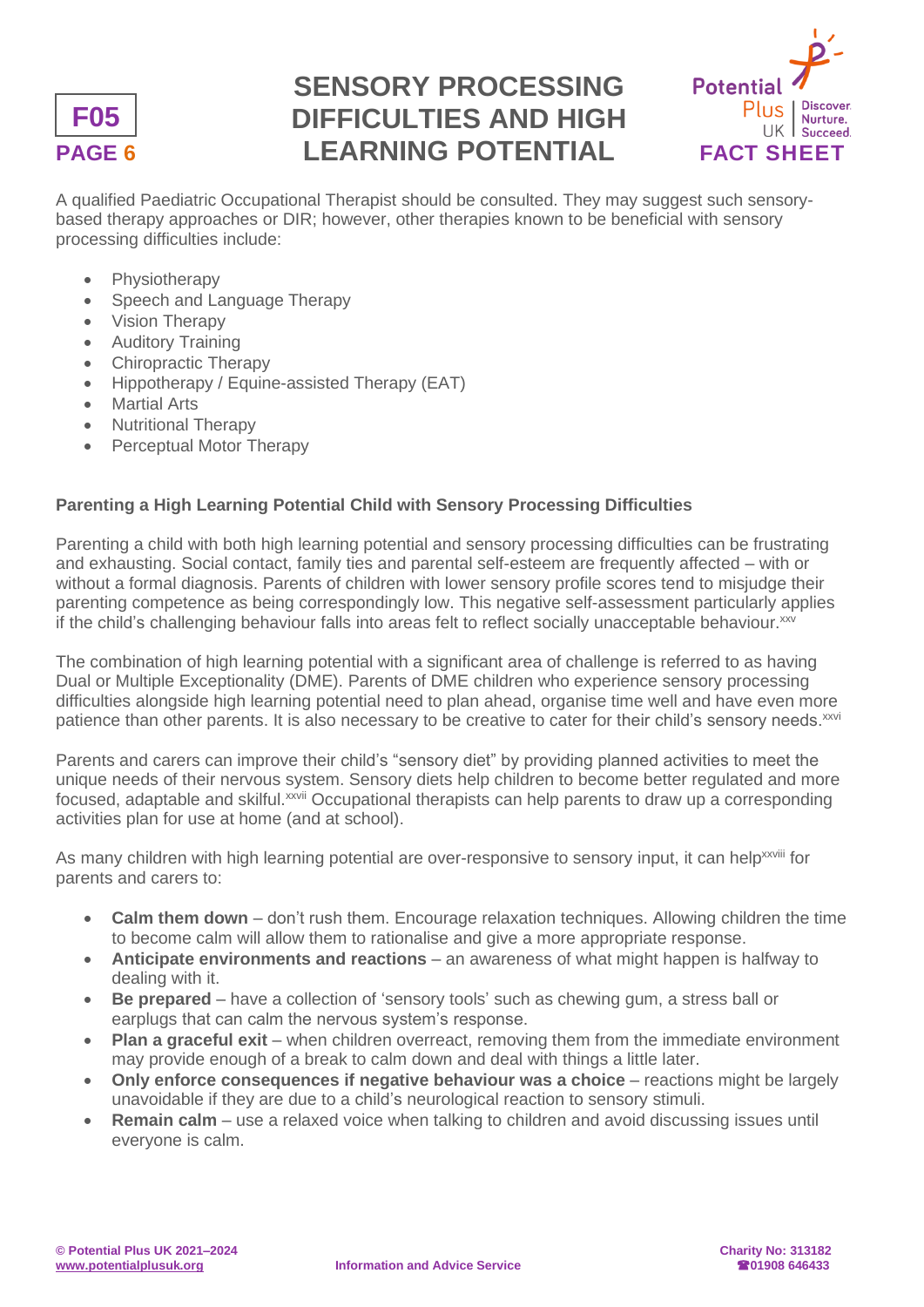

# **PAGE 7 LEARNING POTENTIAL FACT SHEET SENSORY PROCESSING DIFFICULTIES AND HIGH**



### **High Learning Potential Children with Symptoms of Sensory Processing Difficulties in the Classroom**

Both school and home education environments can be adapted to support your child. Depending on their particular sensory issues. HLP children with sensory processing difficulties need<sup>xxix</sup>:

- Good communication
- A controlled environment to reduce sensory overload
- Consistent routines
- Carefully planned transitions
- Scheduled movement breaks
- Multisensory lessons
- Encouragement to be active learners (rather than passive learners)
- Time for sensory processing
- Simplified instructions
- Alternative choices
- A choice of writing implements
- Low teacher voices
- Realistic expectations according to their abilities
- Appropriate physical feedback and refocusing methods

In addition, these children need respect and understanding of their needs and behaviours. Teachers should impose consequences for behavioural issues only in situations where unacceptable behaviour is a choice. Negative consequences should not be imposed following a child reacting to the kinds of sensory input they are known to be struggling to assimilate due to their sensory processing difficulties.<sup>xxx</sup>

### **Conclusion**

There is no single combination of symptoms to describe the sensory discrimination, sensory modulation and/or sensory-based motor disorders that are present in children with sensory processing difficulties. With support and therapeutic intervention, high learning potential children with sensory processing difficulties can learn strategies for modulating their unique responses to sensory input and ways in which to respond more appropriately to the information coming in through their seven senses. Parents, carers and teachers can work together and with healthcare professionals to gain understanding and reduce a child's sensory burden, whilst maintaining a supportive environment and an appropriate sensory diet.

### **Further Reading**

Potential Plus UK webpage: [Sensory Sensitivity](https://potentialplusuk.org/index.php/common-difficulties/sensory-sensitivity/) Potential Plus UK Blog: [Working Around Sensory Sensitivities](https://potentialplusuk.org/index.php/2018/07/16/working-around-sensory-sensitivities/) Potential Plus UK Advice Sheets:

- [PA317 Sensory Input for Sensory Seekers](https://potentialplusuk.org/index.php/product/pa317-sensory-input-for-sensory-seekers/)
- **[PA318 Proprioception Activities](https://potentialplusuk.org/index.php/product/pa318-proprioception-activities/)**
- [PA609 Sensory Food Aversion and High Learning Potential Children](https://potentialplusuk.org/index.php/product/pa609-sensory-food-aversion-high-learning-potential-children/)

Books:

- Biel, L., & Peske, N. (2005). *Raising a Sensory Smart Child: The Definitive Handbook for Helping Your Child with Sensory Processing Issues*. Penguin Random House
- Kranowitz, C. S. (2018). *The Out-of-Sync Child: Recognizing and Coping with Sensory Processing Disorder*. Perigee Books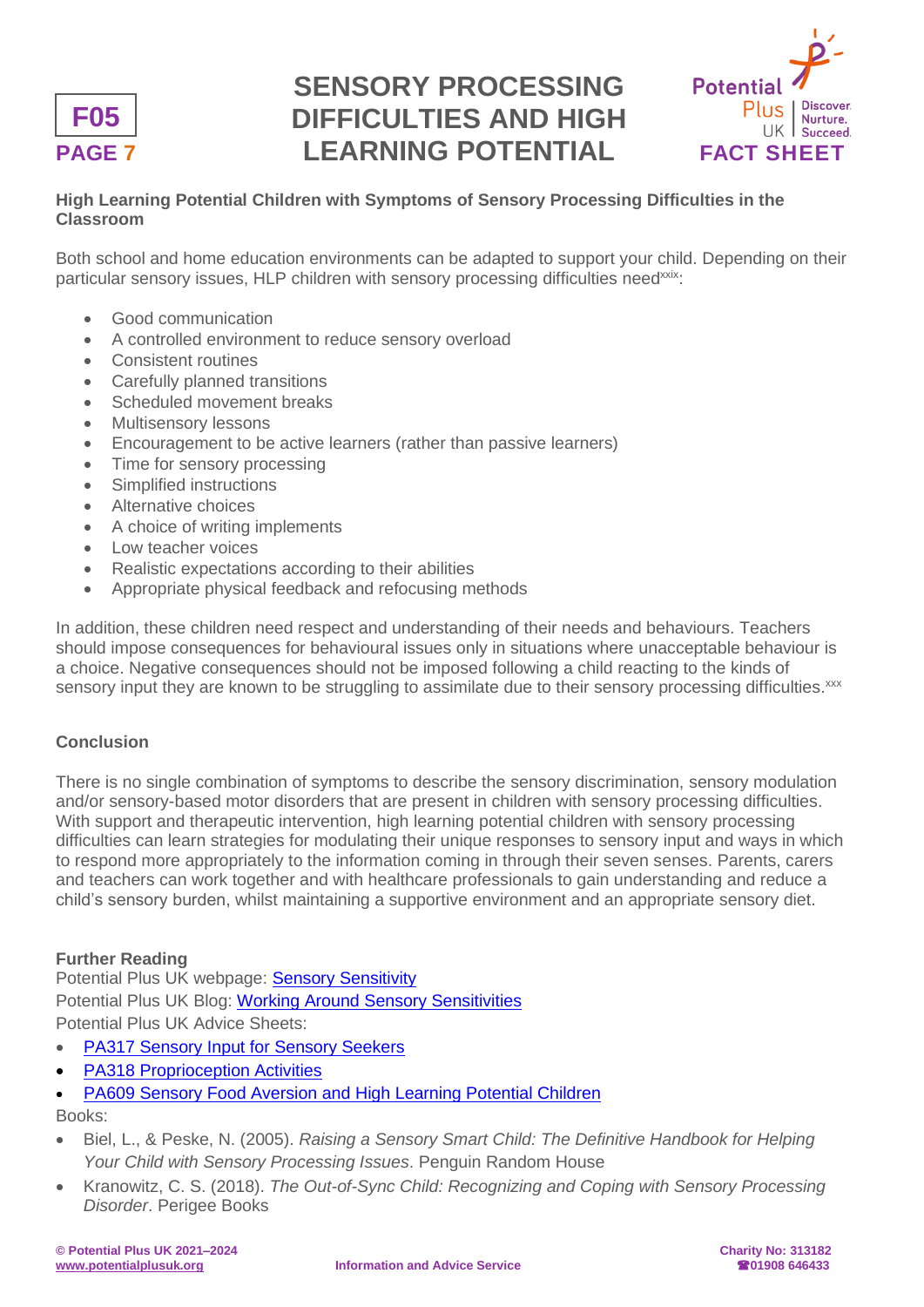

# **PAGE 8 LEARNING POTENTIAL** FACT SHEET **SENSORY PROCESSING DIFFICULTIES AND HIGH**



Potential Plus UK Date of Issue: May 2021

Potential Plus UK Planned Review Date: May 2024

To give feedback on this fact sheet, please go to:<https://www.surveymonkey.com/s/Factsheetfeedback>

### **References**

<sup>i</sup> Kranowitz, C. S. (2005). The Out-of-Sync Child: Recognizing and Coping with Sensory Processing Disorder. Perigee Books. (Updated 2018).

ii Piechowski, M., & Miller, N. (1995). Assessing developmental potential in gifted children: A comparison of methods. Roeper Review, 17, 176-181.

iii Greenspan, S. I., Miller, L. J., Wieder, S., et al. (2008). Diagnostic Manual for Infancy and Early Childhood. Interdisciplinary Council on Developmental and Learning Disorders.

iv Biel, L., & Peske, N. (2005). Raising a Sensory Smart Child: The Definitive Handbook for Helping Your Child with Sensory Processing Issues. Penguin Random House.

<sup>v</sup> Kranowitz, C. S. (2005). The Out-of-Sync Child: Recognizing and Coping with Sensory Processing Disorder. Perigee Books. (Updated 2018).

vi Greenspan, S. I., Miller, L. J., Wieder, S., et al. (2008). Diagnostic Manual for Infancy and Early Childhood. Interdisciplinary Council on Developmental and Learning Disorders.

vii Kranowitz, C. S. (2005). The Out-of-Sync Child: Recognizing and Coping with Sensory Processing Disorder. Perigee Books. (Updated 2018).

viii Miller, L. J. (2006). Sensational Kids: Hope and Help for Children with Sensory Processing Disorder (SPD). Perigee Books. (Illustrated edition 2014. Penguin Random House.)

ix Ben-Sasson, A., Carter, A., & Briggs-Gowan, M. (2009). Sensory Over-Responsivity in Elementary School: Prevalence and Social-Emotional Correlates. J Abnorm Child Psychol, 37:705–716.

<sup>x</sup> Kranowitz, C. S. (2016). The Out-of-Sync Child Grows Up: Coping with Sensory Processing Disorder in the Adolescent and Young Adult Years. Penguin Random House.

xi Jarrard, P. (2008). Sensory Issues in Gifted Children: Synthesis of the Literature. Rocky Mountain University of Health Professions.

xii Cronin, A. (2003). Asynchronous Development and Sensory Integration Intervention in the Gifted and Talented Population. Davidson Institute for Talent Development.

xiii Webb, J. T., et al. (2005). Misdiagnosis and Dual Diagnoses of Gifted Children and Adults. Great Potential Press. (Second Edition 2016).

xiv Piechowski, M., & Miller, N. (1995). Assessing developmental potential in gifted children: A comparison of methods. Roeper Review, 17, 176-181.

xv Jarrard, P. (2008). Sensory Issues in Gifted Children: Synthesis of the Literature. Rocky Mountain University of Health Professions.

xvi Webb, J. T., et al. (2005). Misdiagnosis and Dual Diagnoses of Gifted Children and Adults. Great Potential Press. (Second Edition 2016).

xvii Miller, L. J. (2006). Sensational Kids: Hope and Help for Children with Sensory Processing Disorder (SPD). Perigee Books. (Illustrated edition 2014. Penguin Random House.)

xviii Long, T. M., & Sippel, K. M. (2003). Screening, Evaluating, and Assessing Children with Sensorimotor Concerns and Linking Findings to Intervention Planning: Strategies for Pediatric Occupational and Physical Therapists. ICDL Clinical Practice Guidelines.

xix Biel, L. (2014). Sensory Processing Challenges: Effective Clinical Work with Kids & Teens. Norton & Company.

xx Sensory Processing Dysfunction: Occupational Therapy Pre-referral Advice for Schools. (n.d.). NHS Group: Northern Care Alliance.

xxi NHS. Overview: Developmental co-ordination disorder (dyspraxia) in children. Retrieved March 2, 2021 from <https://www.nhs.uk/conditions/developmental-coordination-disorder-dyspraxia/>

xxii Webb, J. T., et al. (2005). Misdiagnosis and Dual Diagnoses of Gifted Children and Adults. Great Potential Press. (Second Edition 2016).

xxiii Richey, S. (2007, July). Living with Kids with Sensory Issues. 2E Twice-exceptional Newsletter.